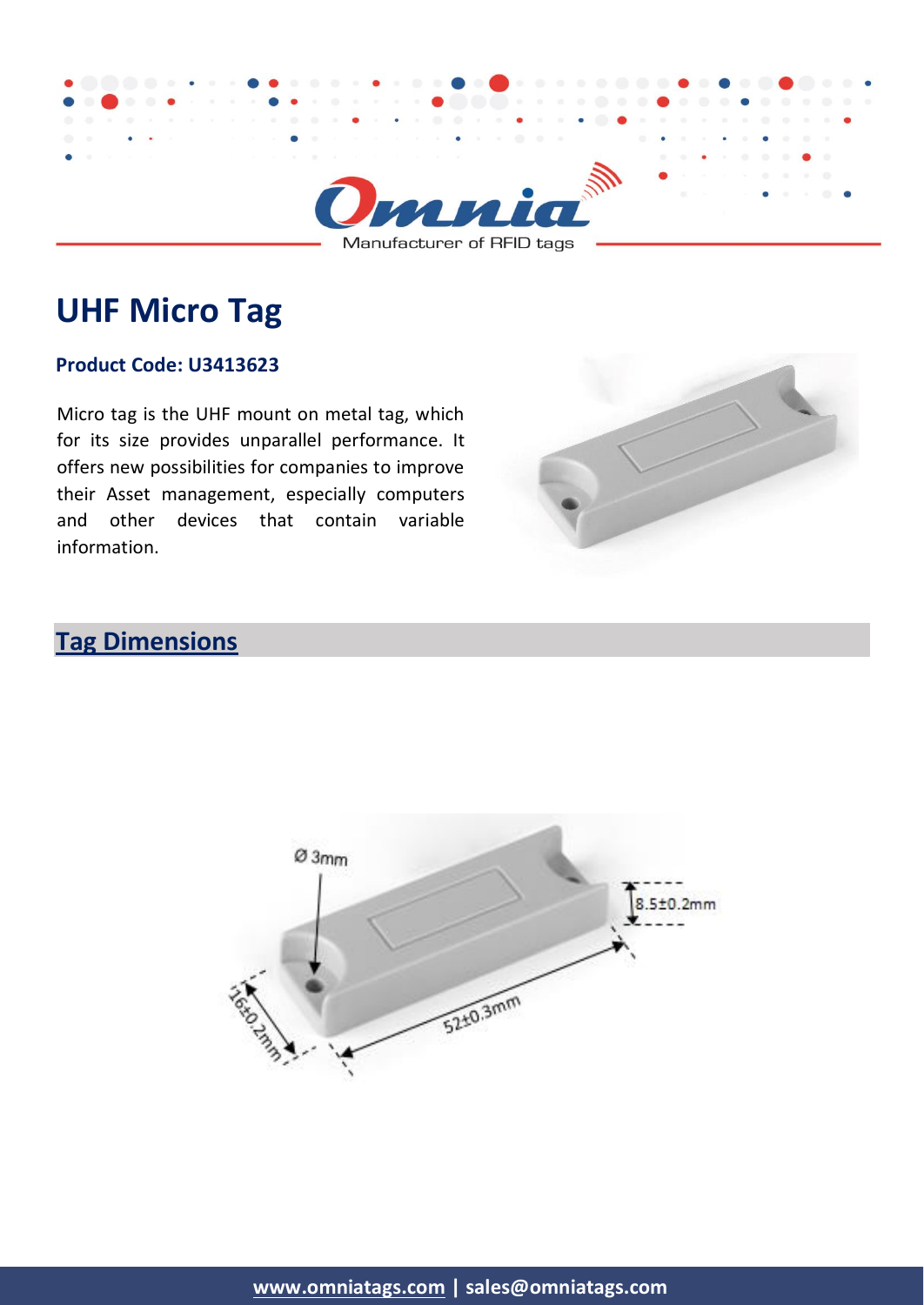# **Electrical Specifications**

| Air Interface Protocol                       | ISO/IEC 18000-6C, EPC Global C1G2                    |  |
|----------------------------------------------|------------------------------------------------------|--|
| <b>Operational Frequency</b>                 | 865 - 868 MHz or 902 - 928 MHz                       |  |
| Chip**                                       | Alien Higgs 9                                        |  |
| <b>Memory Configuration</b>                  | EPC-96 bits up to 496 bits                           |  |
|                                              | $TID - 48 bits unique$                               |  |
|                                              | User memory $-688$ bits                              |  |
|                                              | Access password - 32 bits                            |  |
|                                              | Kill password $-32$ bits                             |  |
| Read Range*                                  | Up to 6.5 meters on Fixed reader with linear antenna |  |
| Operating temperature                        | -40 $^{\circ}$ C to +60 $^{\circ}$ C                 |  |
| <b>Storage Temperature</b>                   | -40 $^{\circ}$ C to +80 $^{\circ}$ C                 |  |
| Ingress protection rating                    | <b>IP67</b>                                          |  |
| Attachment***                                | With Adhesive / Screwed / Rivet                      |  |
| Applicable surface                           | On Metal                                             |  |
| <b>Physical and Mechanical Specification</b> |                                                      |  |

| <b>Dimensions</b>        | $52 \times 16 \times 8.5 \pm 0.2$ mm |
|--------------------------|--------------------------------------|
| Colour**                 | Grey                                 |
| Weight                   | 6g                                   |
| Encasement               | PC / ABS High Impact                 |
| <b>Quality Assurance</b> | 100% reader tested                   |
|                          |                                      |

### **Chemical Resistance**

Resistant to continuous exposure to salt water for 2 hours

Resistant to continuous exposure to motor oil for 2 hours

Additionally, abrasion resistant against HCL and IPA